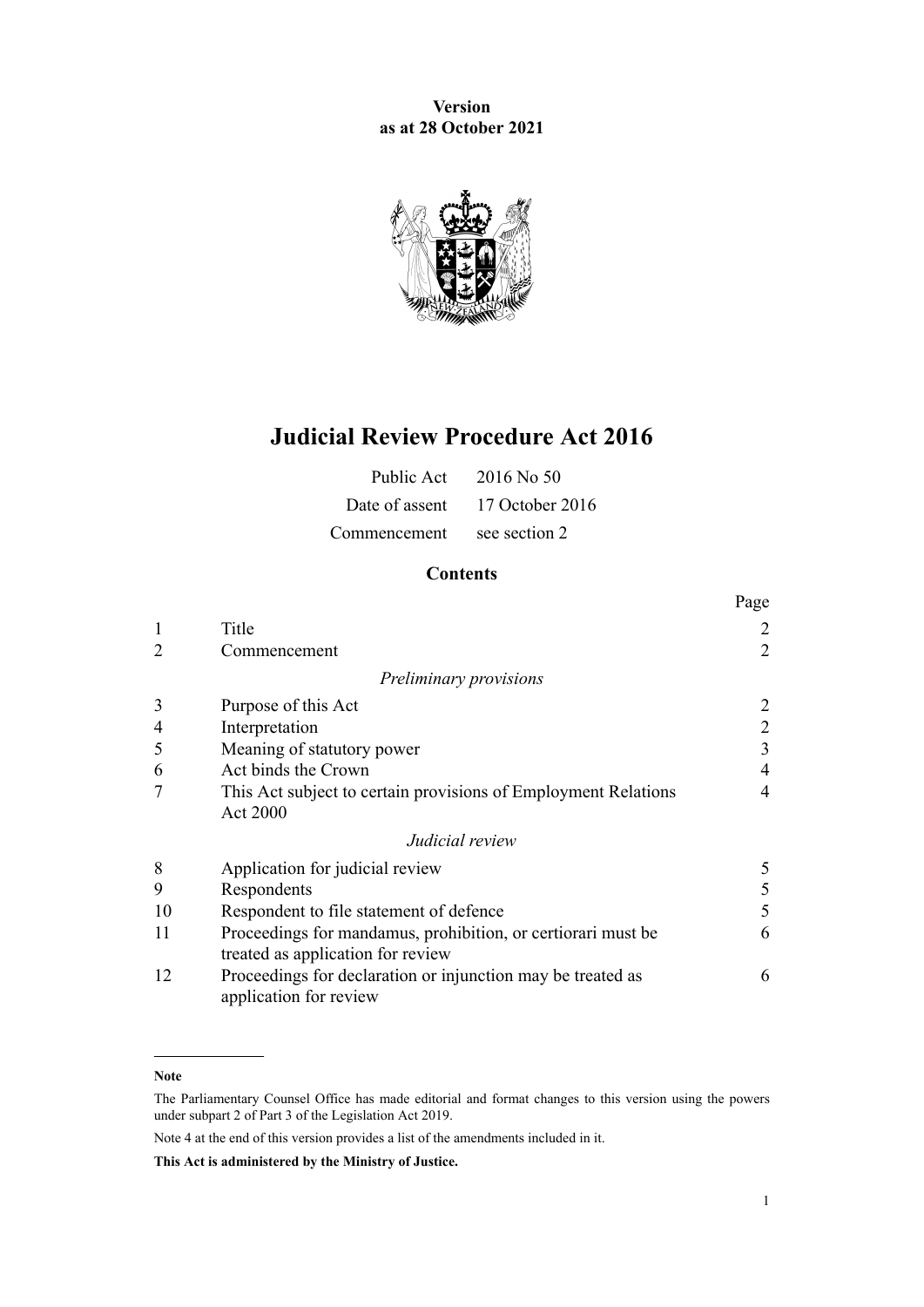<span id="page-1-0"></span>

| s 1 | <b>Judicial Review Procedure Act 2016</b>                                                     | Version as at<br>28 October 2021 |
|-----|-----------------------------------------------------------------------------------------------|----------------------------------|
| 13  | Case management conference                                                                    | 6                                |
| 14  | Orders and directions                                                                         | 7                                |
| 15  | Interim orders                                                                                | 8                                |
| 16  | Relief that court may grant                                                                   | 9                                |
| 17  | Court may direct reconsideration of matter to which statutory<br>power of decision relates    | 9                                |
| 18  | Discretion of court to refuse to grant relief                                                 | 10                               |
| 19  | Discretion of court to refuse to grant relief for defect in form or<br>technical irregularity | 10                               |
| 20  | Appeals                                                                                       | 11                               |
| 21  | References in enactments                                                                      | 11                               |
|     | Repeal, transitional provision, and consequential amendments                                  |                                  |
| 22  | Repeal                                                                                        | 11                               |
| 23  | Transitional provision                                                                        | 11                               |
| 24  | Consequential amendments                                                                      | 11                               |
|     | <b>Schedule</b><br>Consequential amendments to other enactments: judicial                     | 12                               |
|     | review procedure                                                                              |                                  |

### **The Parliament of New Zealand enacts as follows:**

**1 Title**

This Act is the Judicial Review Procedure Act 2016.

**2 Commencement**

This Act comes into force on 1 March 2017.

# *Preliminary provisions*

# **3 Purpose of this Act**

- (1) The purpose of this Act is to re-enact [Part 1](http://legislation.govt.nz/pdflink.aspx?id=DLM408335) of the Judicature Amendment Act 1972, which sets out procedural provisions for the judicial review of—
	- (a) the exercise of a statutory power:
	- (b) the failure to exercise a statutory power:
	- (c) the proposed or purported exercise of a statutory power.
- (2) The reorganisation in this Act of those provisions, and the changes made to their style and language, are not intended to alter the interpretation or effect of those provisions as they appeared in the [Judicature Amendment Act 1972.](http://legislation.govt.nz/pdflink.aspx?id=DLM408329)

# **4 Interpretation**

In this Act, unless the context otherwise requires,—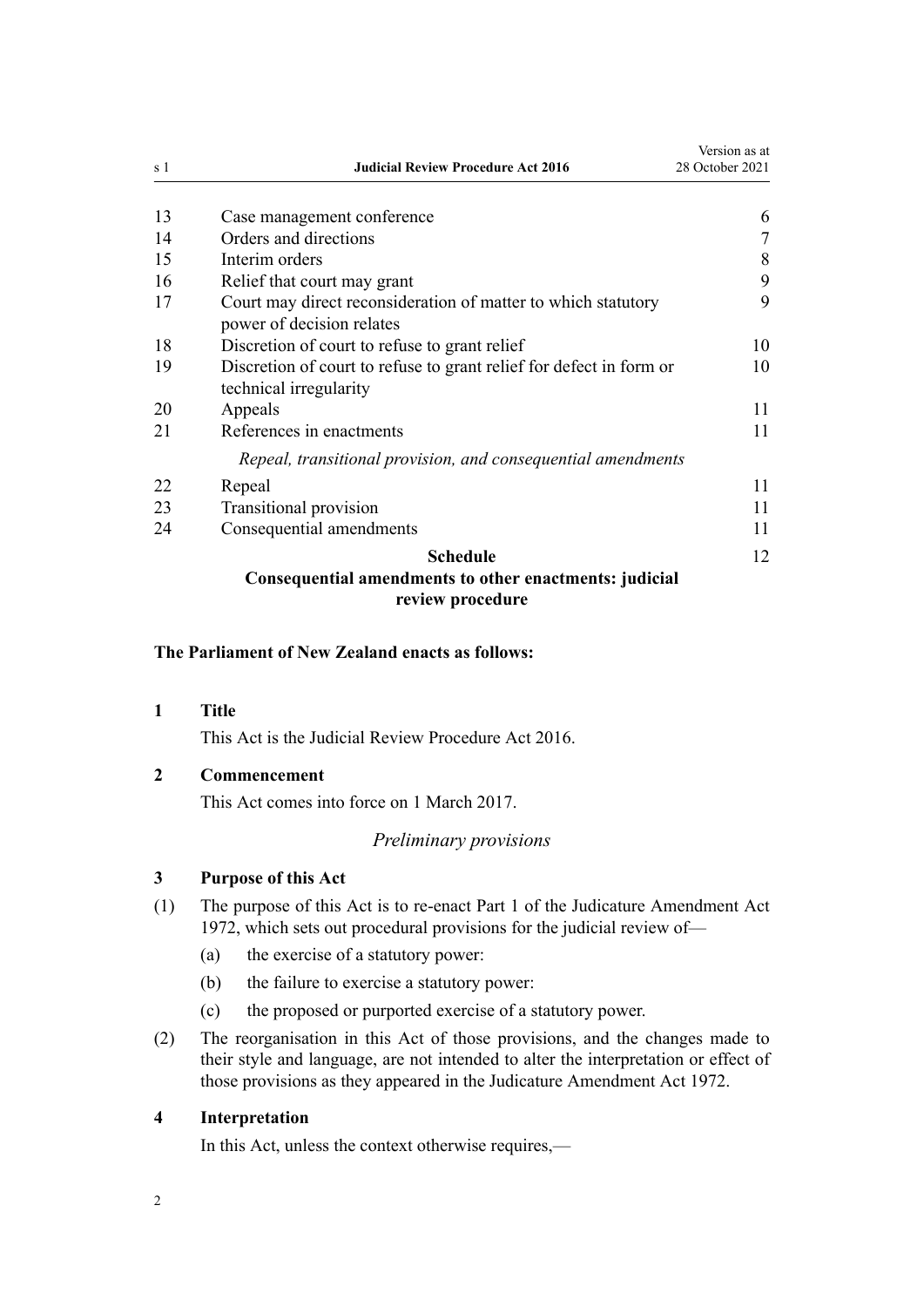<span id="page-2-0"></span>**applicant** means a person who has filed an application

**application for judicial review** and **application** mean an application for judicial review in relation to the exercise, refusal to exercise, or proposed or purported exercise by any person of a statutory power

**court** means the High Court of New Zealand

**decision** includes a determination or an order

**High Court Rules** means the High Court Rules 2016

**Judge** means a Judge of the High Court

**licence** includes any permit, warrant, authorisation, registration, certificate, approval, or similar form of authority required by law

**person** includes a corporation sole, and also a body of persons whether incorporated or not and, in relation to the exercise, refusal to exercise, or proposed or purported exercise by any person of a statutory power of decision, includes—

- (a) the District Court:
- (b) the Māori Land Court:
- (c) the Māori Appellate Court

**presiding officer** includes—

- (a) a Judge:
- (b) a Registrar

**statutory power** has the meaning given to it by section 5

**statutory power of decision** means a power or right conferred by or under any Act, or by or under the constitution or other instrument of incorporation, rules, or bylaws of any body corporate, to make a decision deciding or prescribing or affecting—

- (a) the rights, powers, privileges, immunities, duties, or liabilities of any person; or
- (b) the eligibility of any person to receive, or to continue to receive, a bene‐ fit or licence, whether that person is legally entitled to it or not.

Compare: 1972 No 130 [s 3](http://legislation.govt.nz/pdflink.aspx?id=DLM408337)

### **5 Meaning of statutory power**

- (1) In this Act, **statutory power** means a power or right to do any thing that is spe‐ cified in subsection (2) and that is conferred by or under—
	- (a) any Act; or
	- (b) the constitution or other instrument of incorporation, rules, or bylaws of any body corporate.
- (2) The things referred to in subsection (1) are—
	- (a) to make any secondary legislation; or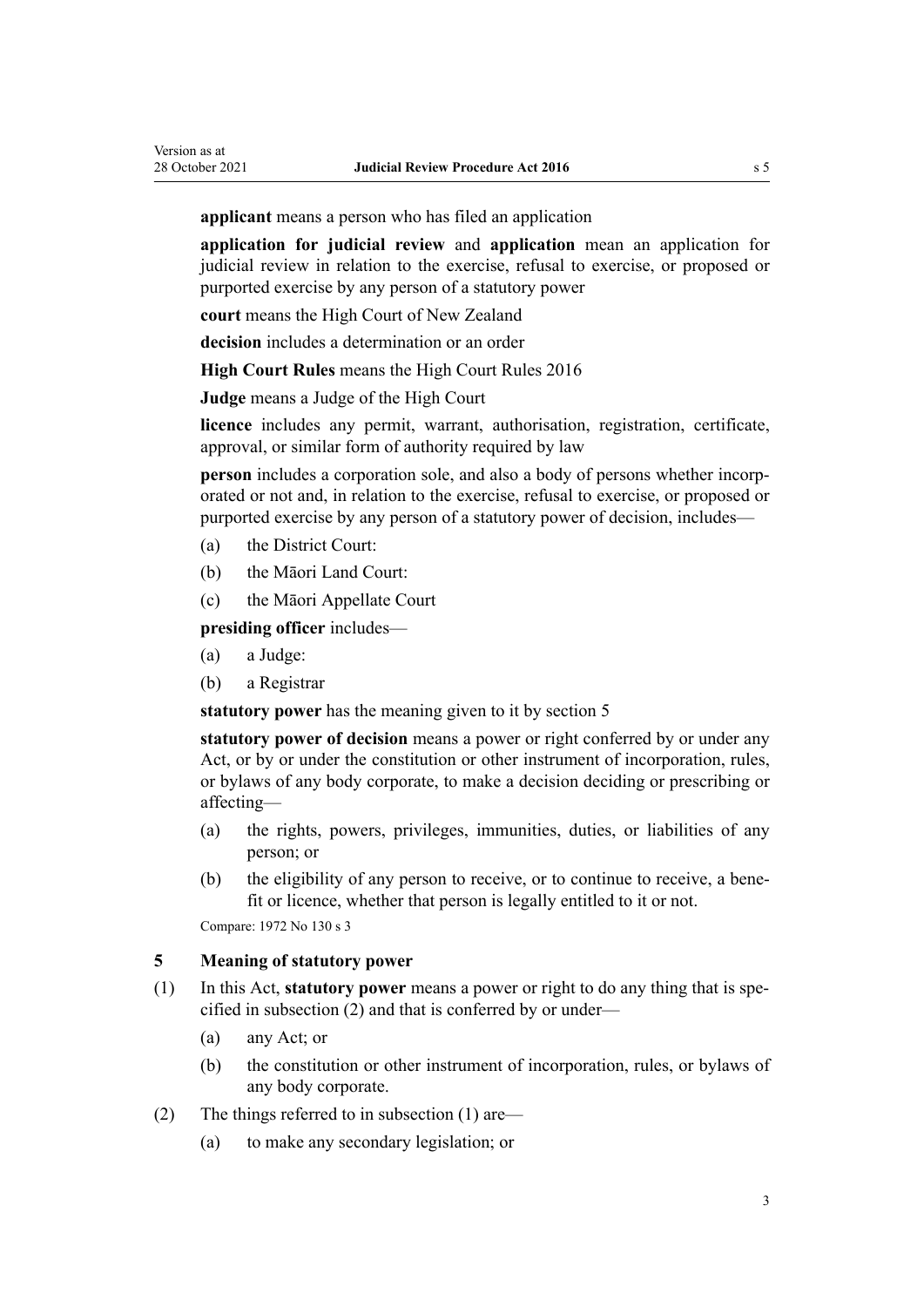- <span id="page-3-0"></span>(b) to exercise a statutory power of decision; or
- (c) to require any person to do or refrain from doing anything that, but for such requirement, the person would not be required by law to do or refrain from doing; or
- (d) to do anything that would, but for such power or right, be a breach of the legal rights of any person; or
- (e) to make any investigation or inquiry into the rights, powers, privileges, immunities, duties, or liabilities of any person.

Compare: 1972 No 130 [s 3](http://legislation.govt.nz/pdflink.aspx?id=DLM408337)

Section 5(2)(a): amended, on 28 October 2021, by [section 3](http://legislation.govt.nz/pdflink.aspx?id=LMS268932) of the Secondary Legislation Act 2021 (2021 No 7).

# **6 Act binds the Crown**

- (1) This Act binds the Crown.
- (2) However, in its application to the Crown, this Act must be read subject to the [Crown Proceedings Act 1950.](http://legislation.govt.nz/pdflink.aspx?id=DLM261466) Compare: 1972 No 130 [ss 13](http://legislation.govt.nz/pdflink.aspx?id=DLM408378), [14\(2\)](http://legislation.govt.nz/pdflink.aspx?id=DLM408379)

### **7 This Act subject to certain provisions of Employment Relations Act 2000**

- (1) This Act is subject to the provisions of the [Employment Relations Act 2000](http://legislation.govt.nz/pdflink.aspx?id=DLM58316) relating to the jurisdiction of the Employment Court and High Court in respect of—
	- (a) applications for review; or
	- (b) proceedings for a writ or order of, or in the nature of, mandamus, prohibition, or certiorari; or
	- (c) proceedings for a declaration or injunction against any body constituted by, or any person acting under, the [Employment Relations Act 2000.](http://legislation.govt.nz/pdflink.aspx?id=DLM58316)
- (2) In particular, this Act is subject to the following provisions of the [Employment](http://legislation.govt.nz/pdflink.aspx?id=DLM58316) [Relations Act 2000](http://legislation.govt.nz/pdflink.aspx?id=DLM58316):
	- (a) [section 184](http://legislation.govt.nz/pdflink.aspx?id=DLM60977) (which restricts review proceedings being brought in respect of any matter before the Employment Relations Authority):
	- (b) section  $187(1)(h)$ , (i), (i), and (ka) (which confers on the Employment Court exclusive jurisdiction to hear and determine certain proceedings and applications):
	- (c) [section 194A](http://legislation.govt.nz/pdflink.aspx?id=DLM60992) (which provides that review proceedings in relation to an employment relationship problem may not be brought in either the Employment Court or the High Court):
	- (d) [section 213](http://legislation.govt.nz/pdflink.aspx?id=DLM61423) (which confers on the Court of Appeal exclusive jurisdiction in relation to the review of any proceedings before the Employment Court).

Compare: 1972 No 130 [s 3A](http://legislation.govt.nz/pdflink.aspx?id=DLM408355)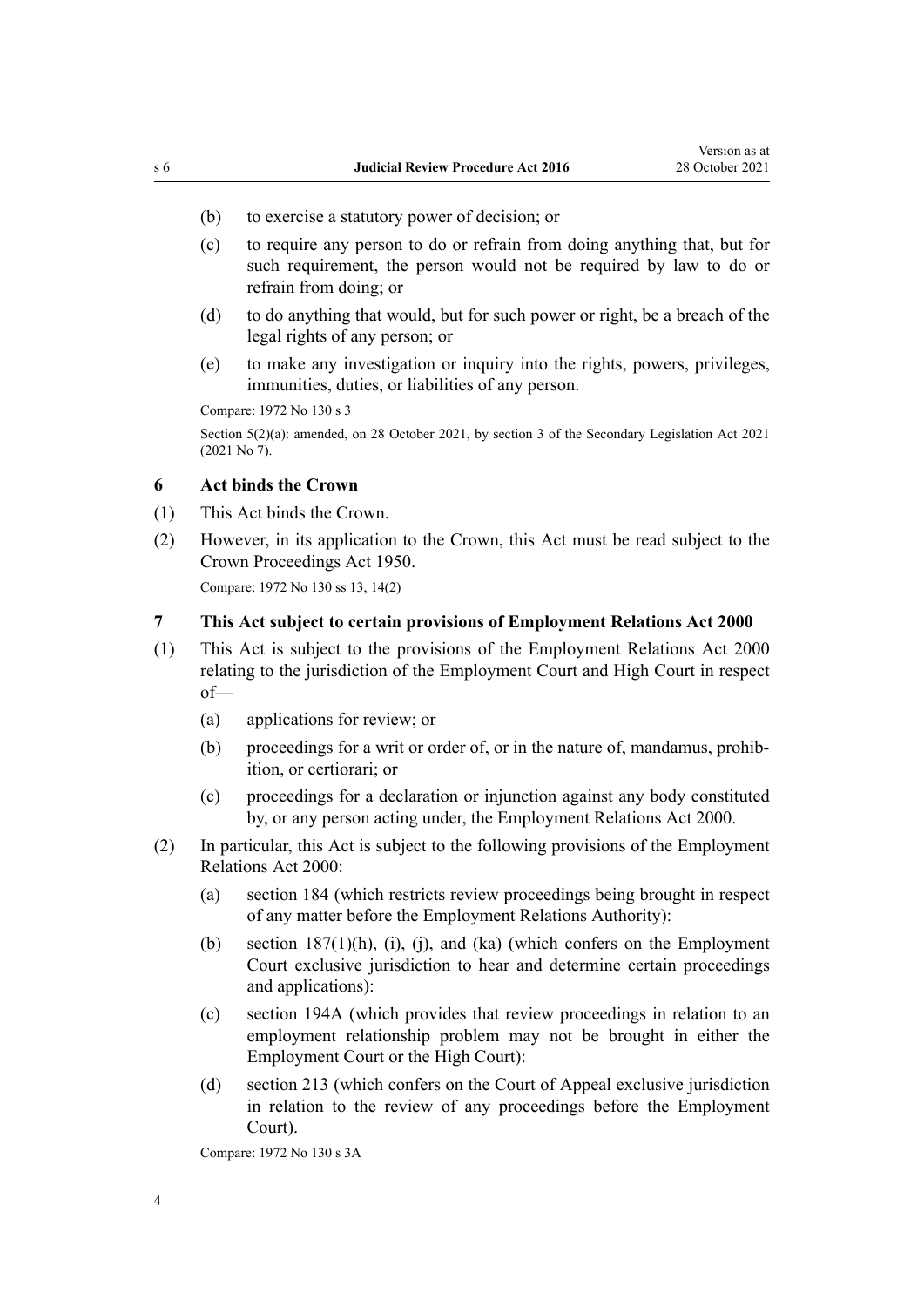### *Judicial review*

# <span id="page-4-0"></span>**8 Application for judicial review**

- (1) An application must be commenced by filing in the High Court—
	- (a) a statement of claim; and
	- (b) a notice of proceeding.
- (2) Part 5 of the High Court Rules applies in relation to the commencement and filing of an application as if—
	- (a) references to a plaintiff were references to an applicant; and
	- (b) references to a defendant were references to a respondent.
- (3) The statement of claim need not state that any of the following relief is sought:
	- (a) mandamus:
	- (b) prohibition:
	- (c) certiorari:
	- (d) declaration:
	- (e) injunction.

Compare: 1908 No 89 Schedule 2 [r 30.3\(1\)](http://legislation.govt.nz/pdflink.aspx?id=DLM1820003); 1972 No 130 [s 9\(1\), \(3\), \(7\)](http://legislation.govt.nz/pdflink.aspx?id=DLM408370)

#### **9 Respondents**

- (1) The following persons must be named as a respondent to an application:
	- (a) the person whose act or omission is the subject matter of the application; and
	- (b) if the application relates to any decision made in proceedings, every party to those proceedings.
- (2) If the act or omission is that of 2 or more persons acting together under a col‐ lective title, then those persons by their collective title must be named as respondents to the application.
- (3) For the purposes of subsection  $(1)(a)$ , where the act or omission is that of a presiding officer of any court or tribunal, that court or tribunal, and not the presid‐ ing officer, must be named as the respondent to the application.
- (4) Subsection (1)(b) is subject to any direction made by a Judge under [section 14](#page-6-0). Compare: 1972 No 130 [s 9\(4\), \(4A\)\(a\), \(5\)](http://legislation.govt.nz/pdflink.aspx?id=DLM408370)

#### **10 Respondent to file statement of defence**

- (1) A respondent to an application must file a statement of defence unless other‐ wise directed by a Judge under [section 14](#page-6-0).
- (2) Where, in accordance with section 9(3), a court or tribunal is named as a respondent to an application, the presiding officer of that court or tribunal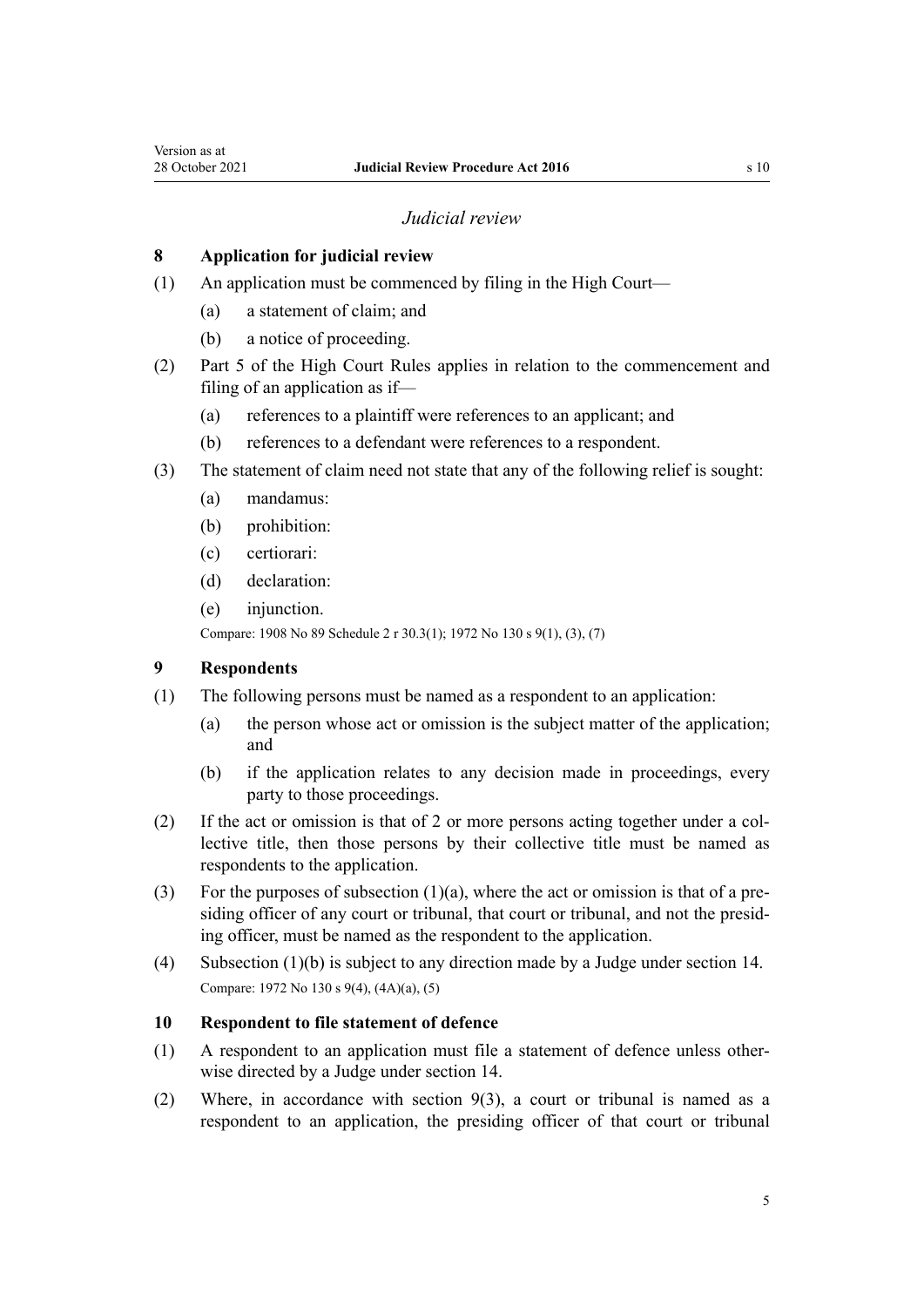<span id="page-5-0"></span>whose act or omission is the subject matter of the application may file a statement of defence on behalf of the court or tribunal.

- (3) Part 5 of the High Court Rules applies in relation to the filing of a statement of defence as if—
	- (a) references to a defendant were references to a respondent; and
	- (b) references to a plaintiff were references to an applicant.

Compare: 1972 No 130 [s 9\(4A\)\(b\), \(6\)](http://legislation.govt.nz/pdflink.aspx?id=DLM408370)

### **11 Proceedings for mandamus, prohibition, or certiorari must be treated as application for review**

- (1) This section applies if, in relation to the exercise, refusal to exercise, or pro‐ posed or purported exercise of a statutory power, proceedings are commenced for a writ or an order of or in the nature of—
	- (a) mandamus; or
	- (b) prohibition; or
	- (c) certiorari.
- (2) If this section applies, the proceedings must be treated and disposed of as if they were an application for judicial review.

Compare: 1972 No 130 [s 6](http://legislation.govt.nz/pdflink.aspx?id=DLM408366)

## **12 Proceedings for declaration or injunction may be treated as application for review**

- (1) This section applies if—
	- (a) proceedings are commenced for a declaration or an injunction, or both, with or without a claim for other relief; and
	- (b) the exercise, refusal to exercise, or proposed or purported exercise of a statutory power is an issue in the proceedings.
- $(2)$  If this section applies, the court on the application of any party may, if it considers it appropriate, direct that the proceedings be treated and disposed of, so far as they relate to the issue in subsection  $(1)(b)$ , as if they were an application for judicial review.

Compare: 1972 No 130 [s 7](http://legislation.govt.nz/pdflink.aspx?id=DLM408367)

### **13 Case management conference**

- (1) A Judge may, at any time, direct that a case management conference (a **confer‐ ence**) be held for—
	- (a) the parties; or
	- (b) the intended parties; or
	- (c) the lawyers for the parties or intended parties.
- (2) The purpose of a conference is to ensure that—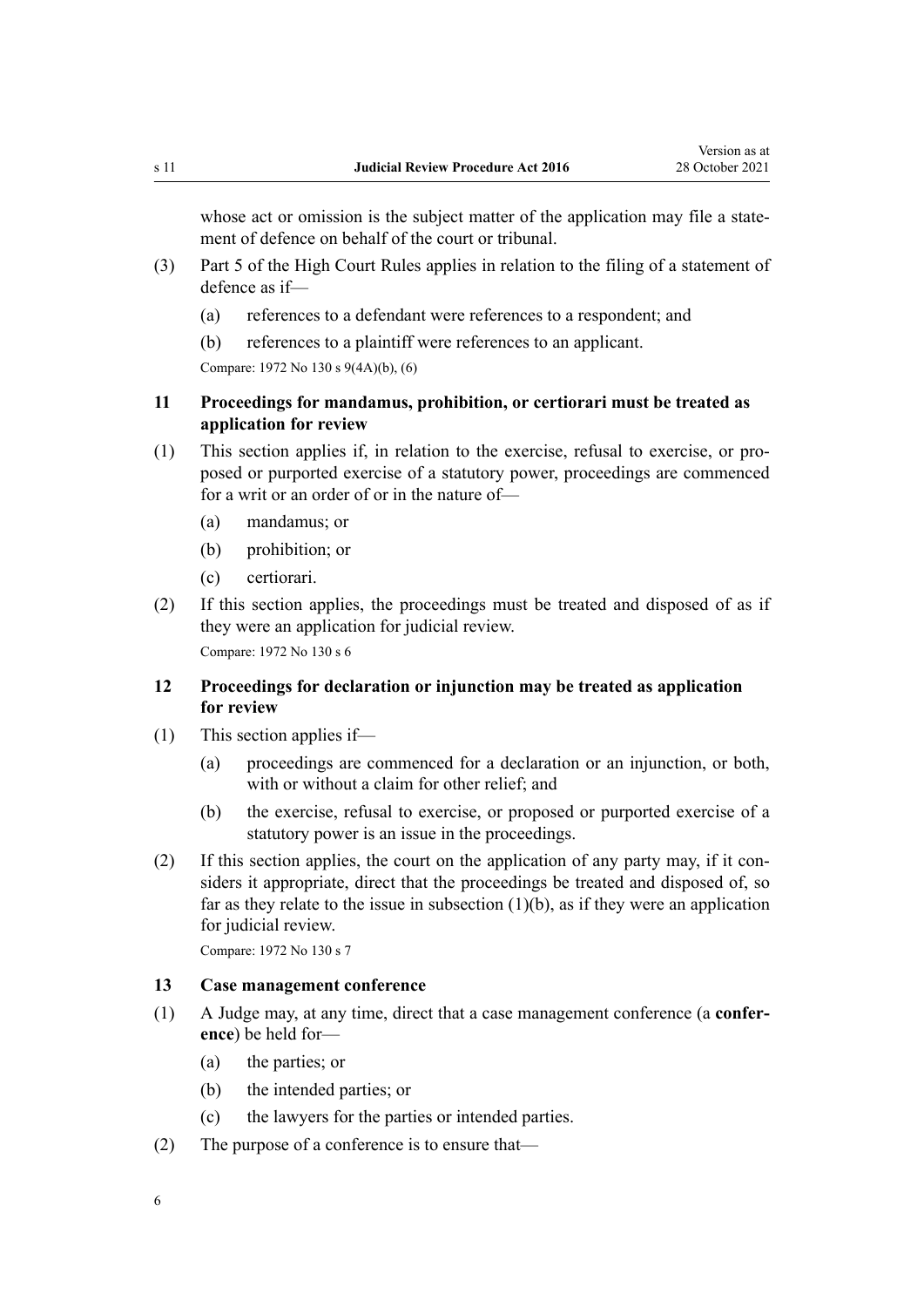- <span id="page-6-0"></span>(a) any application or intended application may be determined in a conveni‐ ent and expeditious manner; and
- (b) all matters in dispute may be effectively and completely determined.
- (3) A Judge may make a direction under subsection (1) on the Judge's own initia‐ tive or on the application of 1 or more parties or intended parties.
- (4) A conference may be held on such terms as the Judge thinks fit.
- (5) At a conference, the presiding Judge may make any of the orders and directions specified in section 14.

Compare: 1972 No 130 [s 10\(1\)](http://legislation.govt.nz/pdflink.aspx?id=DLM408373)

# **14 Orders and directions**

- (1) A Judge may make any of the orders and directions specified in subsection  $(2)$ —
	- (a) at a case management conference held under [section 13;](#page-5-0) or
	- (b) at any other time before the hearing of the application.
- (2) The orders and directions referred to in subsection (1) are orders and directions to—
	- (a) settle the issues to be determined at the hearing:
	- (b) direct that—
		- (i) a person be named, or not named, as a respondent; or
		- (ii) the name of any party be added or struck out:
	- (c) direct which parties are to be served:
	- (d) direct a person to file a statement of defence within a specified time:
	- (e) require a party to make an admission in respect of a question of fact and, if the party refuses or fails to make an admission of that kind, require that the party bear the costs of proving that question at the hearing (unless the Judge who finally determines the application is satisfied that the party's refusal was reasonable in all of the circumstances, and accordingly orders otherwise in respect of those costs):
	- (f) fix a time by which any affidavits or other documents must be filed:
	- $(g)$  require the provision of further or better particulars of—
		- (i) any facts; or
		- (ii) the grounds for relief; or
		- (iii) the relief sought; or
		- (iv) the grounds of defence; or
		- (v) any other circumstances connected with the application:
	- (h) require a party to make discovery, produce documents, or both:
	- (i) permit a party to administer interrogatories: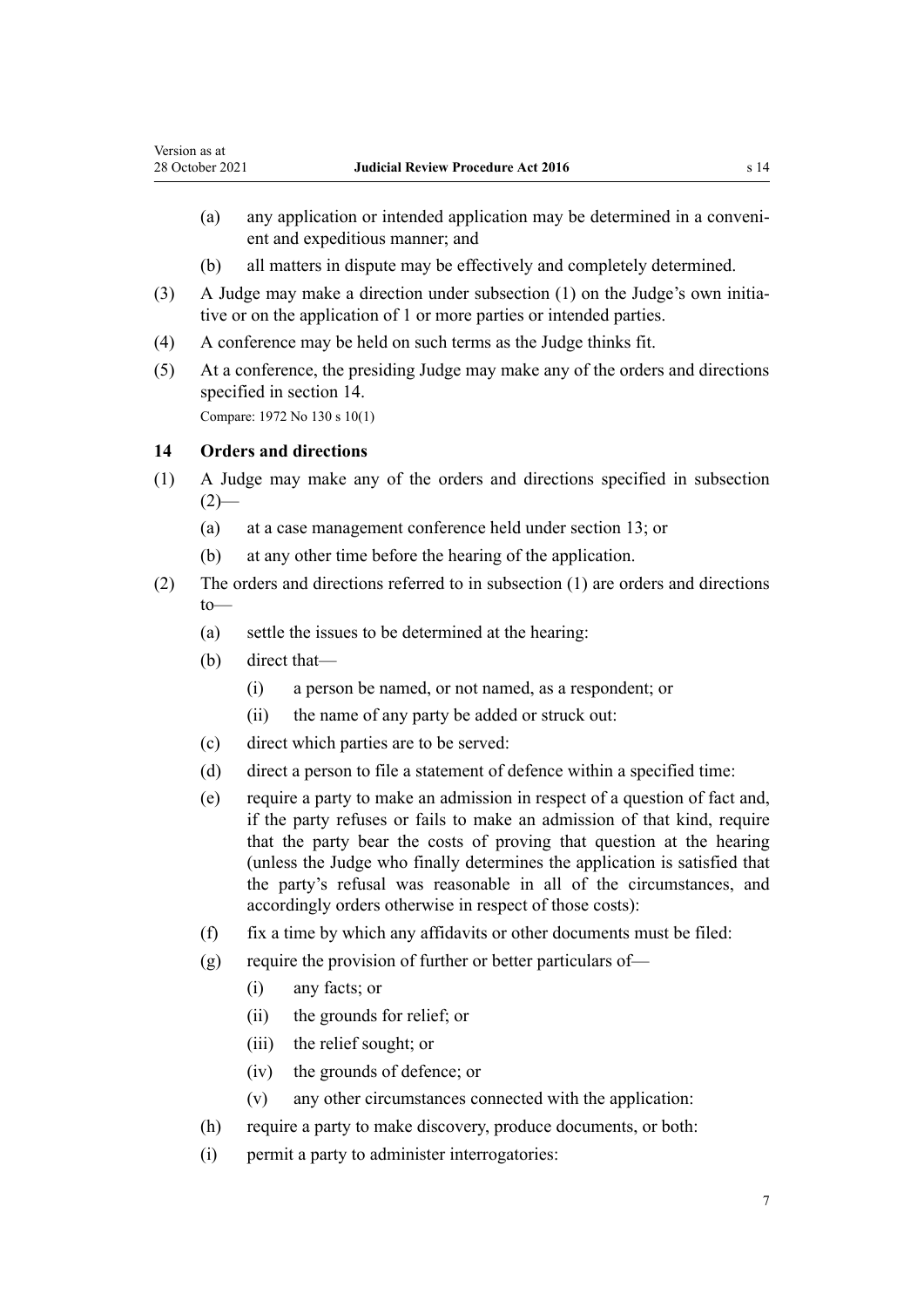- <span id="page-7-0"></span> $(i)$  in the case of an application for review of a decision made in the exercise of a statutory power of decision, determine whether the whole or any part of the record of the proceedings in which the decision was made should be filed, and give any directions as to its filing:
- (k) exercise any powers of direction or appointment vested in the court or a Judge by the High Court Rules in respect of originating applications:
- (l) fix a time and a place for the hearing of the application:
- (m) give any consequential directions that the Judge considers necessary. Compare: 1972 No 130 [s 10\(2\), \(3\)](http://legislation.govt.nz/pdflink.aspx?id=DLM408373)

#### **15 Interim orders**

- (1) At any time before the final determination of an application, the court may, on the application of a party, make an interim order of the kind specified in sub‐ section (2) if, in its opinion, it is necessary to do so to preserve the position of the applicant.
- (2) The interim orders referred to in subsection (1) are interim orders—
	- (a) prohibiting a respondent from taking any further action that is, or would be, consequential on the exercise of the statutory power:
	- (b) prohibiting or staying any proceedings, civil or criminal, in connection with any matter to which the application relates:
	- (c) declaring that any licence that has been revoked or suspended in the exercise of the statutory power, or that will expire by the passing of time before the final determination of the application, continues and, where necessary, that it be deemed to have continued in force.
- (3) However, if the Crown is a respondent,—
	- (a) the court may not make an order against the Crown under subsection  $(2)(a)$  or  $(b)$ ; but
	- (b) the court may, instead, make an interim order—
		- (i) declaring that the Crown ought not to take any further action that is, or would be, consequential on the exercise of the statutory power:
		- (ii) declaring that the Crown ought not to institute or continue any proceedings, civil or criminal, in connection with any matter to which the application relates.
- (4) An order under subsection (2) or (3) may—
	- (a) be made subject to such terms and conditions as the court thinks fit; and
	- (b) be expressed to continue in force until the application is finally deter‐ mined or until such other date, or the happening of such other event, as the court may specify.

Compare: 1972 No 130 [s 8](http://legislation.govt.nz/pdflink.aspx?id=DLM408368)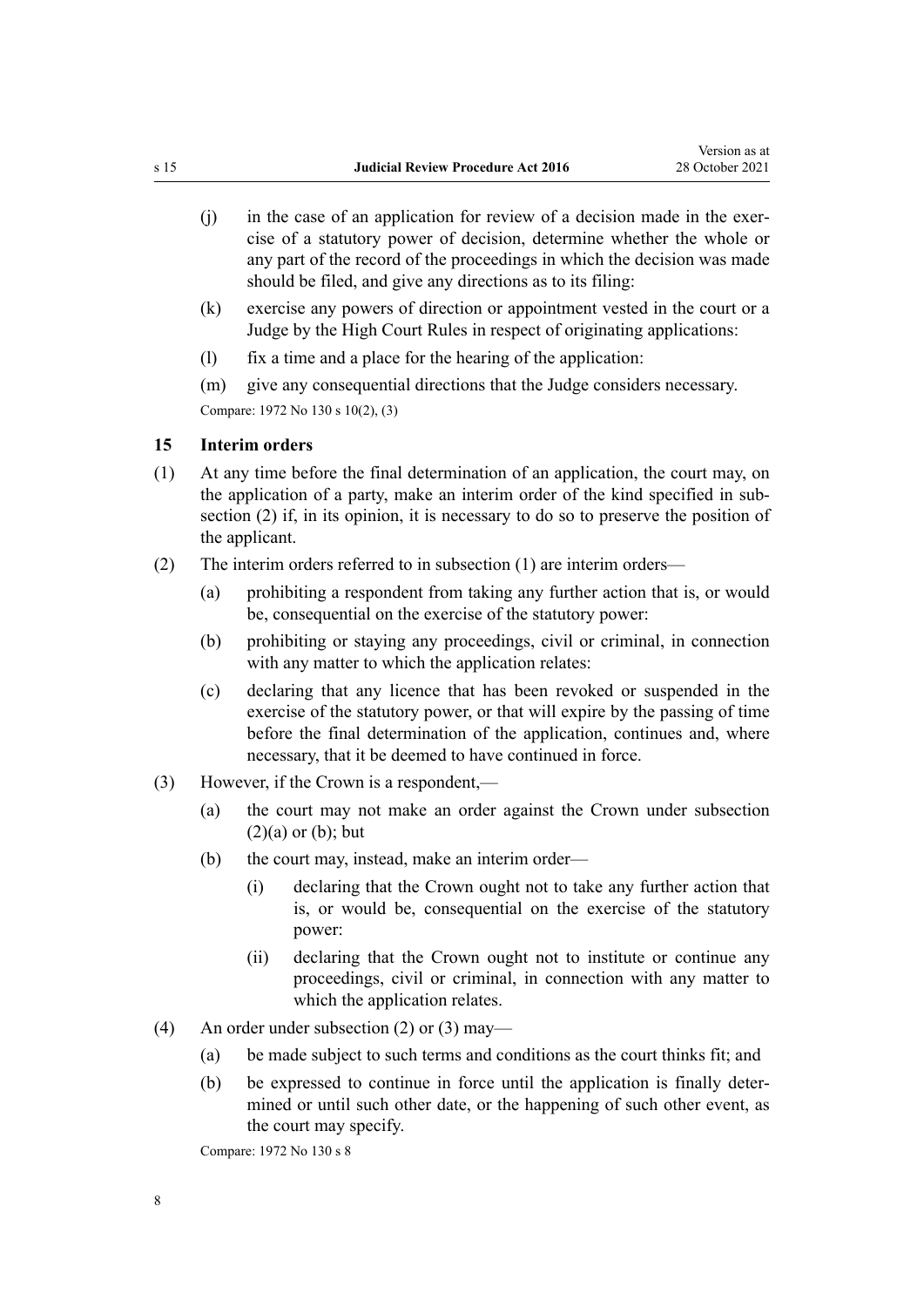### <span id="page-8-0"></span>**16 Relief that court may grant**

- (1) The High Court may, by order, grant an applicant any relief that the applicant would be entitled to in proceedings for—
	- (a) a writ or an order of, or in the nature of,—
		- (i) mandamus; or
		- (ii) prohibition; or
		- (iii) certiorari; or
	- (b) a declaration or an injunction.
- (2) If an applicant is entitled to an order declaring that a decision made in the exer‐ cise of a statutory power of decision is unauthorised or otherwise invalid, the court may, instead of making that order, set aside the decision.
- (3) This section applies even if—
	- (a) the applicant has a right of appeal in relation to the subject matter of the application:
	- (b) the person who has exercised, or is proposing to exercise, a statutory power to which the application relates was not under any duty to act judicially.

Compare: 1972 No 130 [s 4\(1\)–\(2A\)](http://legislation.govt.nz/pdflink.aspx?id=DLM408360)

### **17 Court may direct reconsideration of matter to which statutory power of decision relates**

- (1) This section applies if the court is satisfied that an applicant who has filed an application for judicial review in relation to the exercise, refusal to exercise, or purported exercise of a statutory power of decision is entitled to relief under section 16.
- (2) The court may make a direction under subsection (3) in addition to or instead of granting any relief under section 16.
- (3) The court may direct any person whose act or omission is the subject matter of the application to reconsider and determine, either generally or in respect of any specified matters, the whole or any part of any matter to which the application relates.
- (4) In giving a direction to any person under subsection (3), the court must—
	- (a) advise the person of the reasons for the direction; and
	- (b) give the person such directions as it thinks just as to the reconsideration or otherwise of the whole or any part of the matter that is referred back for reconsideration.
- (5) If the court makes a direction under subsection (3), it may make an interim order under [section 15,](#page-7-0) and that section applies so far as it is applicable and with all necessary modifications.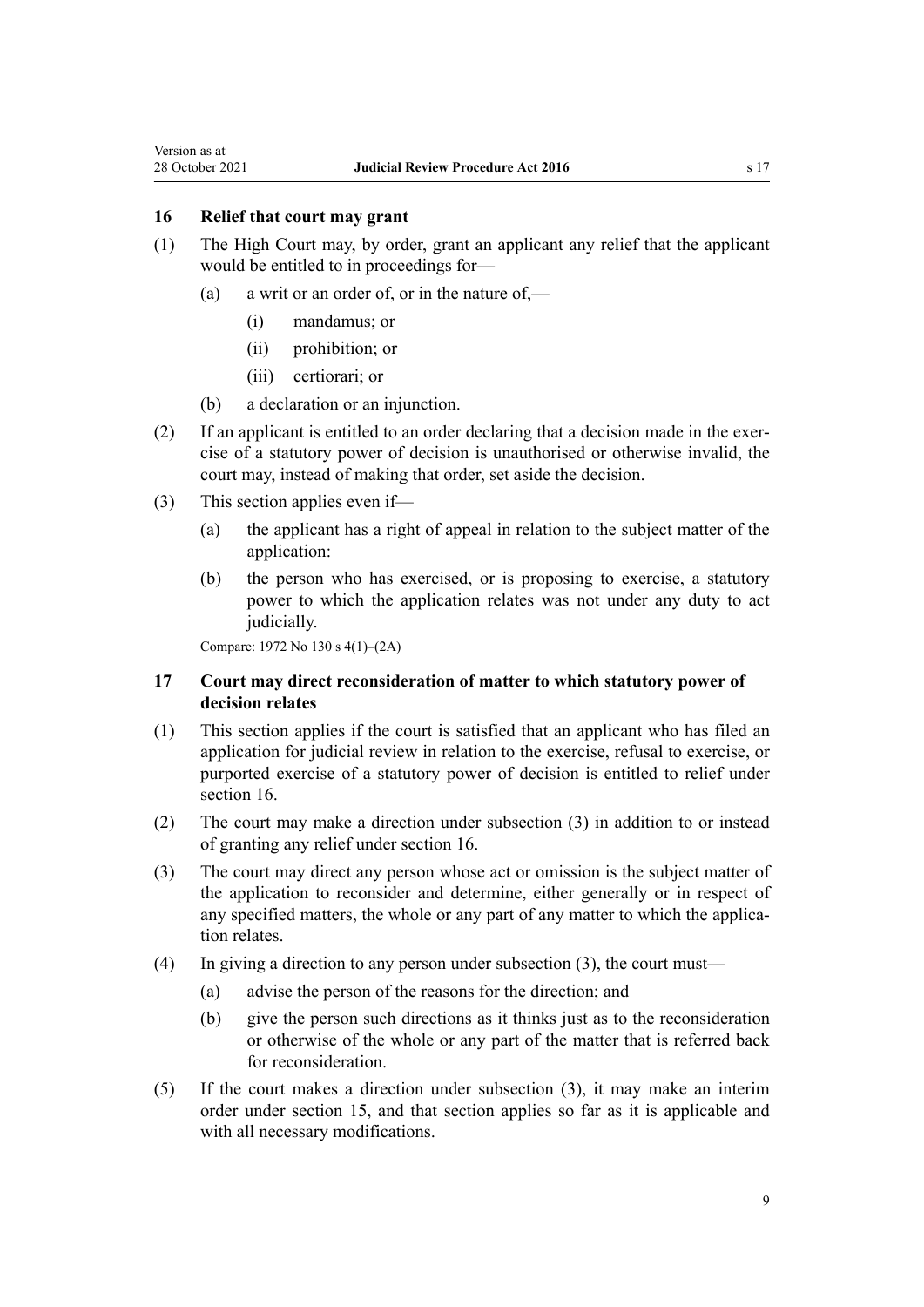- <span id="page-9-0"></span>(6) If a matter is referred back to any person under subsection (3),—
	- (a) the act or omission that is to be reconsidered continues to have effect (subject to any interim order) unless and until it is revoked or amended by that person:
	- (b) the person has jurisdiction to reconsider and determine the matter in accordance with the court's directions despite anything in any other enactment:
	- (c) the person must have regard to—
		- (i) the court's reasons for giving the direction; and
		- (ii) the court's directions.

Compare: 1972 No 130 [s 4\(5\), \(6\)](http://legislation.govt.nz/pdflink.aspx?id=DLM408360)

### **18 Discretion of court to refuse to grant relief**

- (1) The court may refuse to grant relief to an applicant on any ground if, before 1 January 1973, the court had discretion to refuse to grant relief on that ground in any of the proceedings specified in [section 16\(1\).](#page-8-0)
- (2) However, the court may not exercise its discretion in subsection (1) to refuse to grant relief on the ground that the relief sought in any of the proceedings specified in [section 16\(1\)](#page-8-0) should have been sought in any other of those proceed‐ ings.

```
Compare: 1972 No 130 s 4(3), (4)
```
# **19 Discretion of court to refuse to grant relief for defect in form or technical irregularity**

- (1) This section applies if, in any application for judicial review in relation to the exercise, refusal to exercise, or purported exercise of a statutory power of decision,—
	- (a) the sole ground of relief established is a defect in form or a technical irregularity; and
	- (b) the court finds that no substantial wrong or miscarriage of justice has occurred.
- (2) If this section applies, the court may—
	- (a) refuse to grant relief; and
	- (b) where a decision has already been made, make an order validating the decision despite the defect or irregularity.
- (3) An order made under subsection (2)(b) has effect from such time and on such terms as the court thinks fit.

Compare: 1972 No 130 [s 5](http://legislation.govt.nz/pdflink.aspx?id=DLM408365)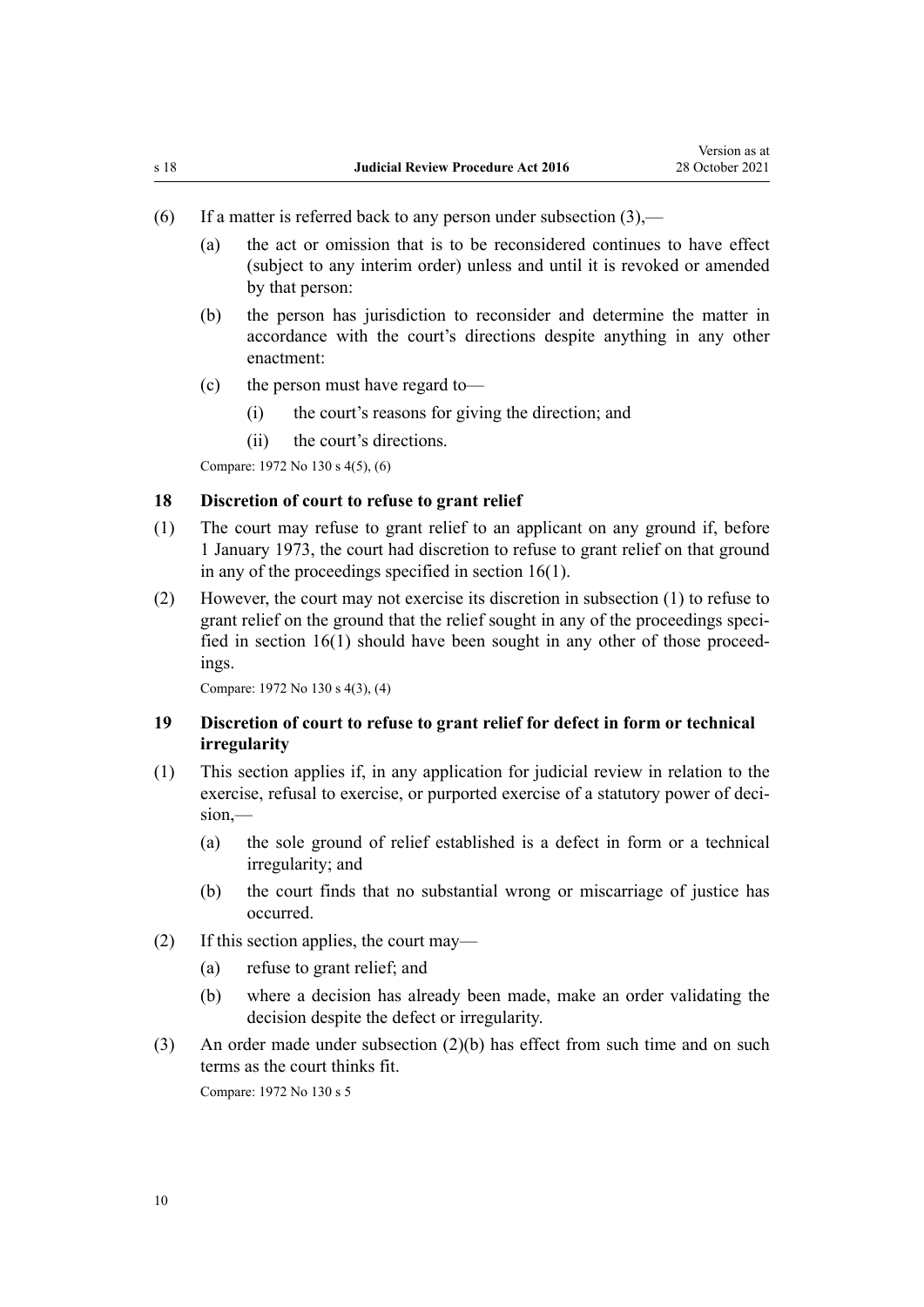### <span id="page-10-0"></span>**20 Appeals**

Any party who is dissatisfied with any interlocutory or final order made in respect of an application may appeal to the Court of Appeal in accordance with section 56 of the Senior Courts Act 2016.

Compare: 1972 No 130 [s 11](http://legislation.govt.nz/pdflink.aspx?id=DLM408375)

### **21 References in enactments**

Every reference in an enactment to proceedings for a writ or an order of, or in the nature of, mandamus, prohibition, or certiorari, or for a declaration or an injunction, must, unless the context otherwise requires, be read as including a reference to an application for review.

Compare: 1972 No 130 [s 16](http://legislation.govt.nz/pdflink.aspx?id=DLM408381)

*Repeal, transitional provision, and consequential amendments*

# **22 Repeal**

The [Judicature Amendment Act 1972](http://legislation.govt.nz/pdflink.aspx?id=DLM408329) (1972 No 130) is repealed.

# **23 Transitional provision**

- (1) This section applies to all judicial review proceedings commenced under the [Judicature Amendment Act 1972](http://legislation.govt.nz/pdflink.aspx?id=DLM408329) that are pending or in progress immediately before the commencement date.
- (2) Despite the repeal of the [Judicature Amendment Act 1972,](http://legislation.govt.nz/pdflink.aspx?id=DLM408329) judicial review pro‐ ceedings to which this section applies are to be continued and completed under that Act as if that Act had not been repealed.
- (3) If any question arises as to the continuation or completion of a proceeding under subsection (2), the court may, either on the application of a party to the proceeding or on its own initiative, determine the question and give any directions that it thinks fit in the interests of justice.
- (4) In this section, **commencement date** means the date on which this Act comes into force.

### **24 Consequential amendments**

The enactments specified in the [Schedule](#page-11-0) are consequentially amended in the manner indicated in that schedule.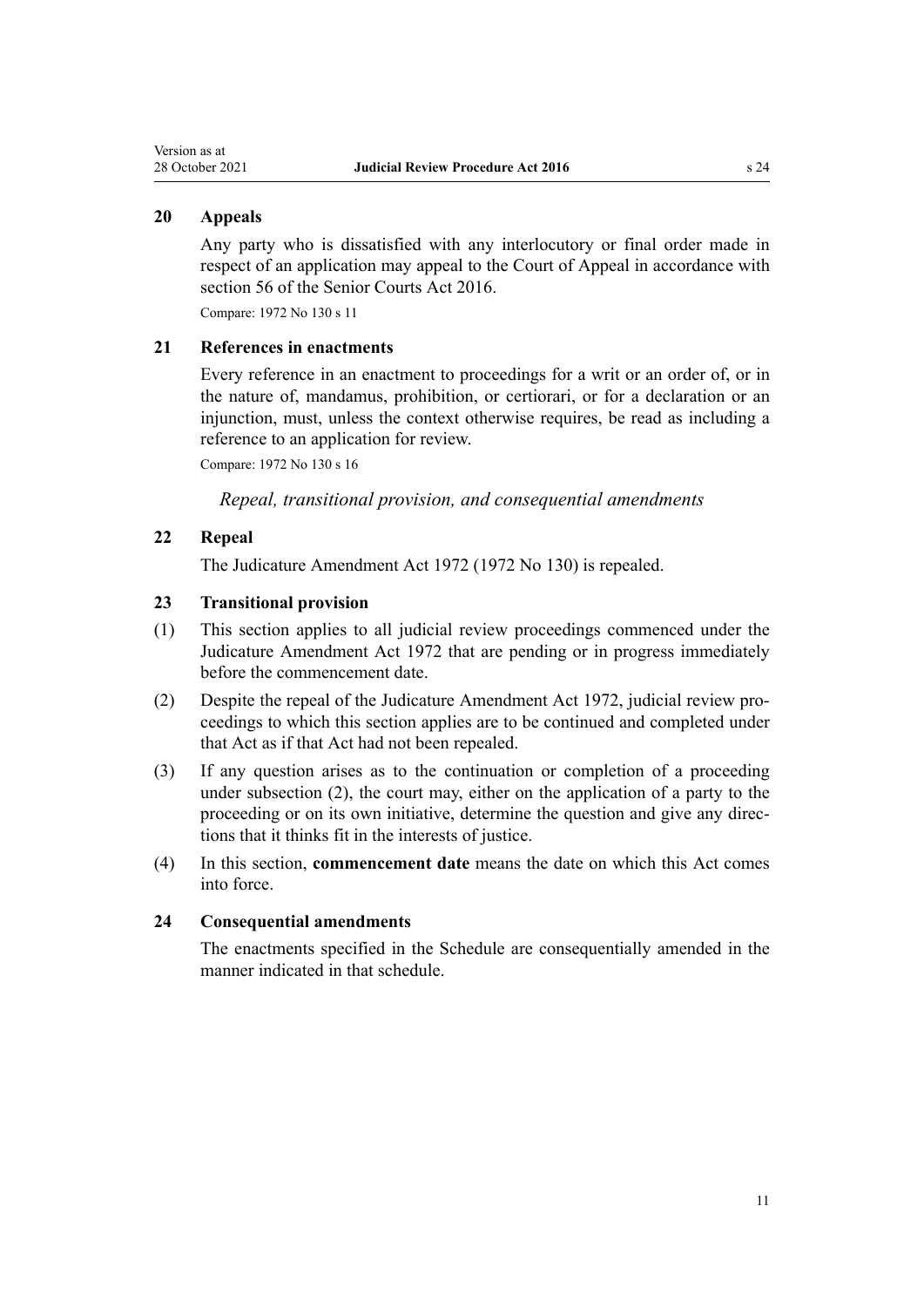# **Schedule**

# <span id="page-11-0"></span>**Consequential amendments to other enactments: judicial review procedure**

[s 24](#page-10-0)

# **Part 1**

# **Amendments to Acts**

### **Aquaculture Reform (Repeals and Transitional Provisions) Act 2004 (2004 No 109)**

In [section 25A\(12\)](http://legislation.govt.nz/pdflink.aspx?id=DLM4114595), replace "Part 1 of the Judicature Amendment Act 1972" with "the Judicial Review Procedure Act 2016".

In [section 26A\(12\)](http://legislation.govt.nz/pdflink.aspx?id=DLM4117341), replace "Part 1 of the Judicature Amendment Act 1972" with "the Judicial Review Procedure Act 2016".

In [section 43,](http://legislation.govt.nz/pdflink.aspx?id=DLM325309) replace "Part 1 of the Judicature Amendment Act 1972" with "the Judicial Review Procedure Act 2016".

In [section 50A\(12\)](http://legislation.govt.nz/pdflink.aspx?id=DLM4119670), replace "Part 1 of the Judicature Amendment Act 1972" with "the Judicial Review Procedure Act 2016".

### **Canterbury Earthquake Recovery Act 2011 (2011 No 12)**

In [section 71\(6\)\(c\),](http://legislation.govt.nz/pdflink.aspx?id=DLM3570826) replace "Judicature Amendment Act 1972" with "Part 3 of the Judicature Modernisation Act 2013".

### **Children, Young Persons, and Their Families Act 1989 (1989 No 24)**

In [section 207B,](http://legislation.govt.nz/pdflink.aspx?id=DLM151679) definition of **review proceedings**, paragraph (a), replace "Judicature Amendment Act 1972" with "Judicial Review Procedure Act 2016".

#### **Court Martial Act 2007 (2007 No 101)**

In [section 69\(c\)](http://legislation.govt.nz/pdflink.aspx?id=DLM1002024), replace "Judicature Amendment Act 1972" with "Judicial Review Procedure Act 2016".

#### **Criminal Proceeds (Recovery) Act 2009 (2009 No 8)**

In [section 93\(4\),](http://legislation.govt.nz/pdflink.aspx?id=DLM1451260) replace "section 8 of the Judicature Amendment Act 1972" with "section 15 of the Judicial Review Procedure Act 2016".

#### **Crown Proceedings Act 1950 (1950 No 54)**

In [section 2\(1\)](http://legislation.govt.nz/pdflink.aspx?id=DLM261472), definition of **civil proceedings**, replace "Part 1 of the Judicature Amendment Act 1972" with "the Judicial Review Procedure Act 2016".

#### **Employment Relations Act 2000 (2000 No 24)**

In [section 194\(1\)](http://legislation.govt.nz/pdflink.aspx?id=DLM60990), replace "Part 1 of the Judicature Amendment Act 1972" with "the Judicial Review Procedure Act 2016".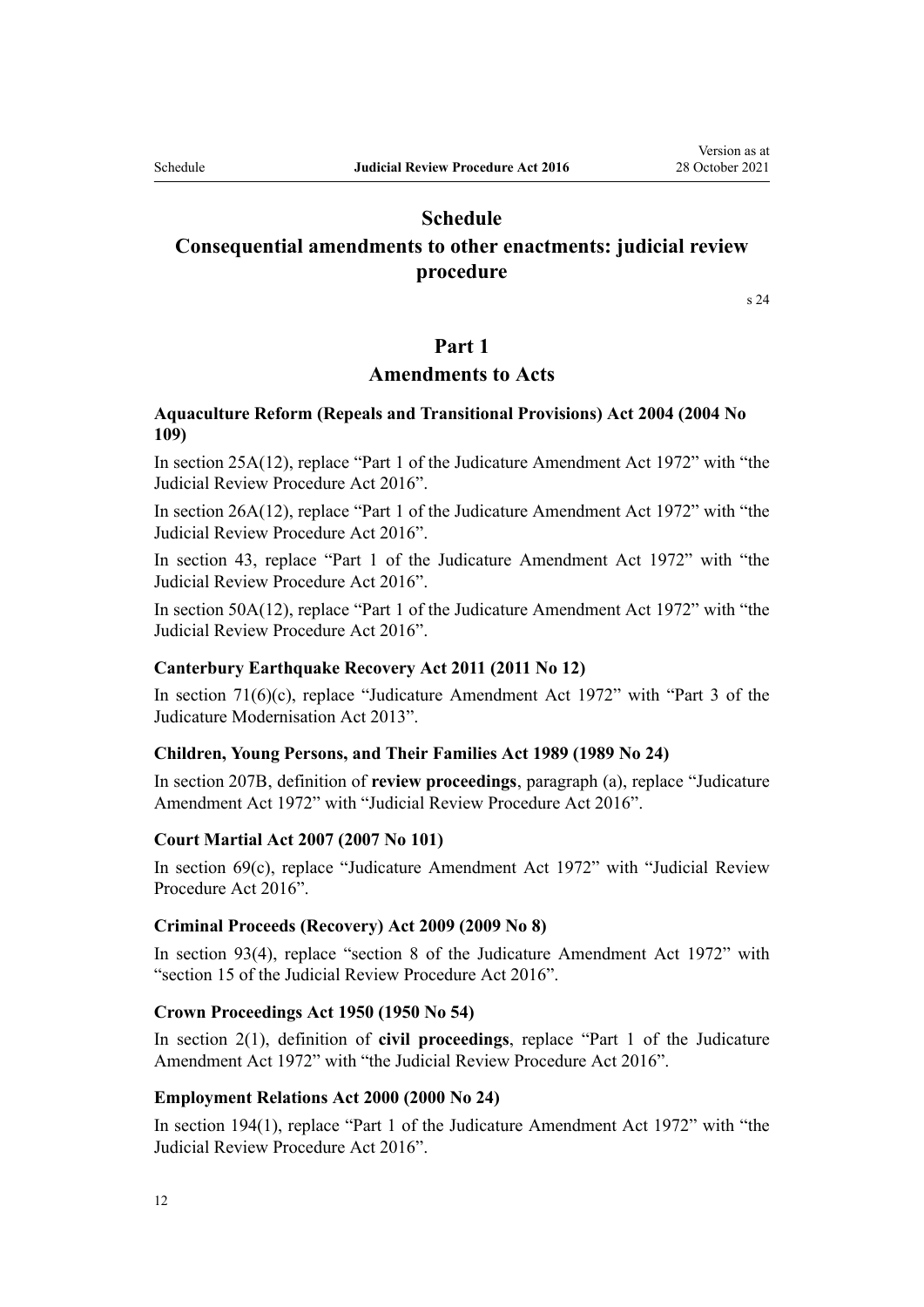#### **Employment Relations Act 2000 (2000 No 24)***—continued*

In [section 194\(1\),](http://legislation.govt.nz/pdflink.aspx?id=DLM60990) replace "section 3 of the Judicature Amendment Act 1972" with "section 4 of the Judicial Review Procedure Act 2016".

In [section 213\(1\)](http://legislation.govt.nz/pdflink.aspx?id=DLM61423), replace "Part 1 of the Judicature Amendment Act 1972" with "the Judicial Review Procedure Act 2016".

### **Epidemic Preparedness Act 2006 (2006 No 85)**

In [section 12\(3\)\(c\)](http://legislation.govt.nz/pdflink.aspx?id=DLM404491), replace "Judicature Amendment Act 1972" with "Judicial Review Procedure Act 2016".

In [section 15\(3\)\(c\)](http://legislation.govt.nz/pdflink.aspx?id=DLM404495), replace "Judicature Amendment Act 1972" with "Judicial Review Procedure Act 2016".

### **Fisheries Act 1996 (1996 No 88)**

Version as at

In [section 186J\(1\),](http://legislation.govt.nz/pdflink.aspx?id=DLM398305) replace "Part 1 of the Judicature Amendment Act 1972" with "the Judicial Review Procedure Act 2016".

In [section 186ZJ\(2\),](http://legislation.govt.nz/pdflink.aspx?id=DLM398364) replace "Part 1 of the Judicature Amendment Act 1972" with "the Judicial Review Procedure Act 2016".

In [section 293\(4\)](http://legislation.govt.nz/pdflink.aspx?id=DLM399391), replace "Part 1 of the Judicature Amendment Act 1972" with "the Judicial Review Procedure Act 2016".

#### **Gambling Act 2003 (2003 No 51)**

In [section 235A\(3\)\(a\),](http://legislation.govt.nz/pdflink.aspx?id=DLM6634240) replace "Part 1 of the Judicature Amendment Act 1972" with "the Judicial Review Procedure Act 2016".

#### **Harmful Digital Communications Act 2015 (2015 No 63)**

In [section 10\(3\),](http://legislation.govt.nz/pdflink.aspx?id=DLM5711843) replace "section 4 of the Judicature Amendment Act 1972" with "section 8 of the Judicial Review Procedure Act 2016".

### **Housing Accords and Special Housing Areas Act 2013 (2013 No 72)**

In [section 80\(2\)\(a\)](http://legislation.govt.nz/pdflink.aspx?id=DLM5204862), replace "Part 1 of the Judicature Amendment Act 1972" with "the Judicial Review Procedure Act 2016".

### **Immigration Act 2009 (2009 No 51)**

In [section 4](http://legislation.govt.nz/pdflink.aspx?id=DLM1440311), definition of **review proceedings**, paragraph (a), replace "Judicature Amendment Act 1972" with "Judicial Review Procedure Act 2016".

In [section 247\(3\),](http://legislation.govt.nz/pdflink.aspx?id=DLM1440979) replace "section 3 of the Judicature Amendment Act 1972" with "section 4 of the Judicial Review Procedure Act 2016".

#### **International Crimes and International Criminal Court Act 2000 (2000 No 26)**

In [section 170,](http://legislation.govt.nz/pdflink.aspx?id=DLM65500) replace "Part 1 of the Judicature Amendment Act 1972" with "the Judicial Review Procedure Act 2016".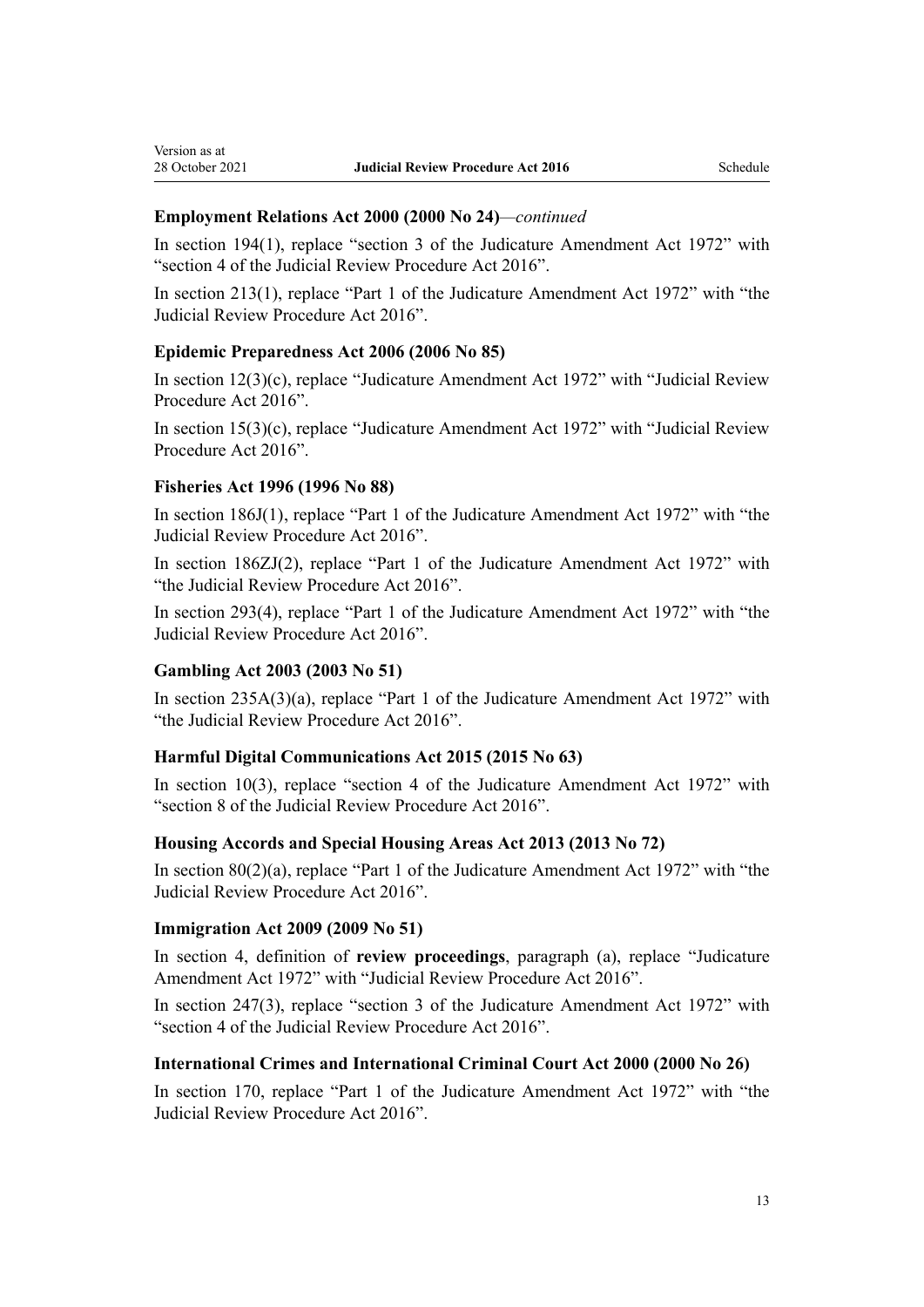### **International War Crimes Tribunals Act 1995 (1995 No 27)**

In [section 39,](http://legislation.govt.nz/pdflink.aspx?id=DLM365917) replace "Part 1 of the Judicature Amendment Act 1972" with "the Judicial Review Procedure Act 2016".

### **Local Government Official Information and Meetings Act 1987 (1987 No 174)**

In [section 9\(1\)\(b\),](http://legislation.govt.nz/pdflink.aspx?id=DLM122290) replace "section 4(1) of the Judicature Amendment Act 1972" with "section 8 of the Judicial Review Procedure Act 2016".

In [section 32\(4\)\(a\)](http://legislation.govt.nz/pdflink.aspx?id=DLM123045), replace "section 8 of the Judicature Amendment Act 1972" with "section 15 of the Judicial Review Procedure Act 2016".

In [section 32\(4\)\(b\)](http://legislation.govt.nz/pdflink.aspx?id=DLM123045), replace "section 8 of the Judicature Amendment Act 1972" with "section 15 of the Judicial Review Procedure Act 2016".

In [section 37\(a\)](http://legislation.govt.nz/pdflink.aspx?id=DLM123050), replace "section 4(1) of the Judicature Amendment Act 1972" with "section 8 of the Judicial Review Procedure Act 2016".

### **Major Events Management Act 2007 (2007 No 35)**

In [section 29\(2\),](http://legislation.govt.nz/pdflink.aspx?id=DLM413085) replace "Judicature Amendment Act 1972" with "Judicial Review Procedure Act 2016".

### **Maori Commercial Aquaculture Claims Settlement Act 2004 (2004 No 107)**

In [section 55\(2\)\(a\)](http://legislation.govt.nz/pdflink.aspx?id=DLM413223), replace "Part 1 of the Judicature Amendment Act 1972" with "the Judicial Review Procedure Act 2016".

### **Maori Fisheries Act 2004 (2004 No 78)**

In [section 183\(2\)\(a\),](http://legislation.govt.nz/pdflink.aspx?id=DLM313070) replace "Part 1 of the Judicature Amendment Act 1972" with "the Judicial Review Procedure Act 2016".

In [section 183\(3\)\(a\),](http://legislation.govt.nz/pdflink.aspx?id=DLM313070) replace "Part 1 of the Judicature Amendment Act 1972" with "the Judicial Review Procedure Act 2016".

### **New Zealand Security Intelligence Service Act 1969 (1969 No 24)**

In [section 4A\(6\)\(b\)](http://legislation.govt.nz/pdflink.aspx?id=DLM391815), replace "Part 1 of the Judicature Amendment Act 1972" with "the Judicial Review Procedure Act 2016".

### **Official Information Act 1982 (1982 No 156)**

In section  $11(1)(b)$ , replace "section  $4(1)$  of the Judicature Amendment Act 1972" with "section 8 of the Judicial Review Procedure Act 2016".

In [section 32\(5\)\(a\)](http://legislation.govt.nz/pdflink.aspx?id=DLM65666), replace "section 8 of the Judicature Amendment Act 1972" with "section 15 of the Judicial Review Procedure Act 2016".

In [section 32\(5\)\(b\)](http://legislation.govt.nz/pdflink.aspx?id=DLM65666), replace "section 8 of the Judicature Amendment Act 1972" with "section 15 of the Judicial Review Procedure Act 2016".

In [section 34\(a\)](http://legislation.govt.nz/pdflink.aspx?id=DLM65676), replace "section 4(1) of the Judicature Amendment Act 1972" with "section 8 of the Judicial Review Procedure Act 2016".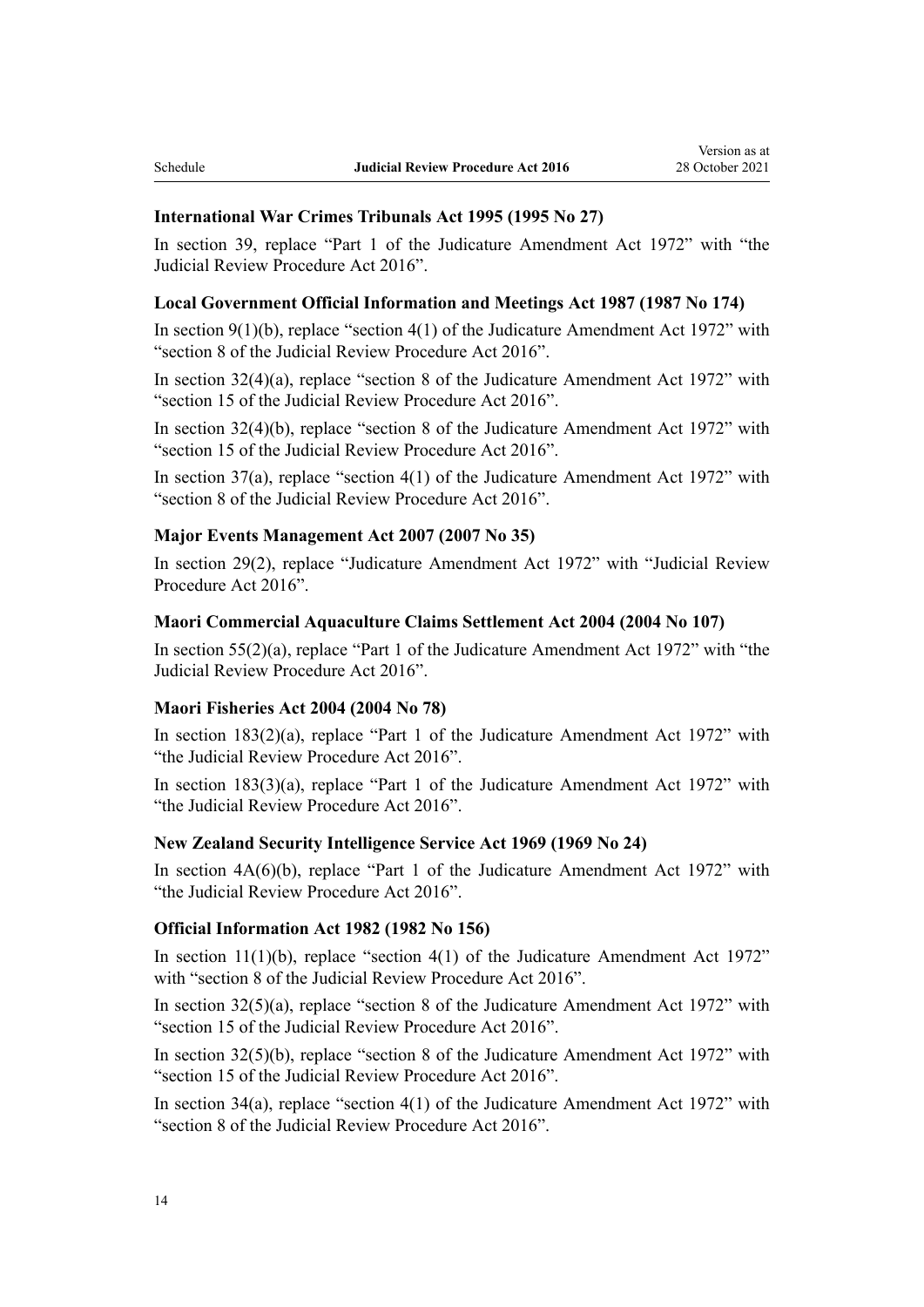#### **Pitcairn Trials Act 2002 (2002 No 83)**

In [section 18\(2\)\(a\)](http://legislation.govt.nz/pdflink.aspx?id=DLM170244), replace "Part 1 of the Judicature Amendment Act 1972" with "the Judicial Review Procedure Act 2016".

#### **Privacy Act 1993 (1993 No 28)**

Version as at

In [section 119\(1\)\(b\)](http://legislation.govt.nz/pdflink.aspx?id=DLM298421), replace "section 4(1) of the Judicature Amendment Act 1972" with "section 8 of the Judicial Review Procedure Act 2016".

### **Resource Management Act 1991 (1991 No 69)**

In [section 296\(a\),](http://legislation.govt.nz/pdflink.aspx?id=DLM238263) replace "Part 1 of the Judicature Amendment Act 1972" with "the Judicial Review Procedure Act 2016".

In [section 384A\(8\)](http://legislation.govt.nz/pdflink.aspx?id=DLM239860), replace "Part 1 of the Judicature Amendment Act 1972" with "the Judicial Review Procedure Act 2016".

### **Resource Management Amendment Act 2005 (2005 No 87)**

In [section 108\(2\),](http://legislation.govt.nz/pdflink.aspx?id=DLM360602) new section  $296(2)(a)$ , replace "Part 1 of the Judicature Amendment Act 1972" with "the Judicial Review Procedure Act 2016".

#### **Sale and Supply of Alcohol Act 2012 (2012 No 120)**

In [section 83\(5\),](http://legislation.govt.nz/pdflink.aspx?id=DLM3339564) replace "Judicature Amendment Act 1972" with "Judicial Review Procedure Act 2016".

In [section 167\(a\),](http://legislation.govt.nz/pdflink.aspx?id=DLM3339654) replace "Part 1 of the Judicature Amendment Act 1972" with "the Judicial Review Procedure Act 2016".

#### **Serious Fraud Office Act 1990 (1990 No 51)**

In [section 21\(3\),](http://legislation.govt.nz/pdflink.aspx?id=DLM211450) replace "section 8 of the Judicature Amendment Act 1972" with "section 15 of the Judicial Review Procedure Act 2016".

#### **Terrorism Suppression Act 2002 (2002 No 34)**

In [section 21\(f\),](http://legislation.govt.nz/pdflink.aspx?id=DLM152751) replace "Part 1 of the Judicature Amendment Act 1972" with "the Judicial Review Procedure Act 2016".

In [section 23\(h\)](http://legislation.govt.nz/pdflink.aspx?id=DLM152754), replace "Part 1 of the Judicature Amendment Act 1972" with "the Judicial Review Procedure Act 2016".

In [section 33,](http://legislation.govt.nz/pdflink.aspx?id=DLM152770) replace "Part 1 of the Judicature Amendment Act 1972" with "the Judicial Review Procedure Act 2016".

In [section 42\(1\)](http://legislation.govt.nz/pdflink.aspx?id=DLM152780), replace "Part 1 of the Judicature Amendment Act 1972" with "the Judicial Review Procedure Act 2016".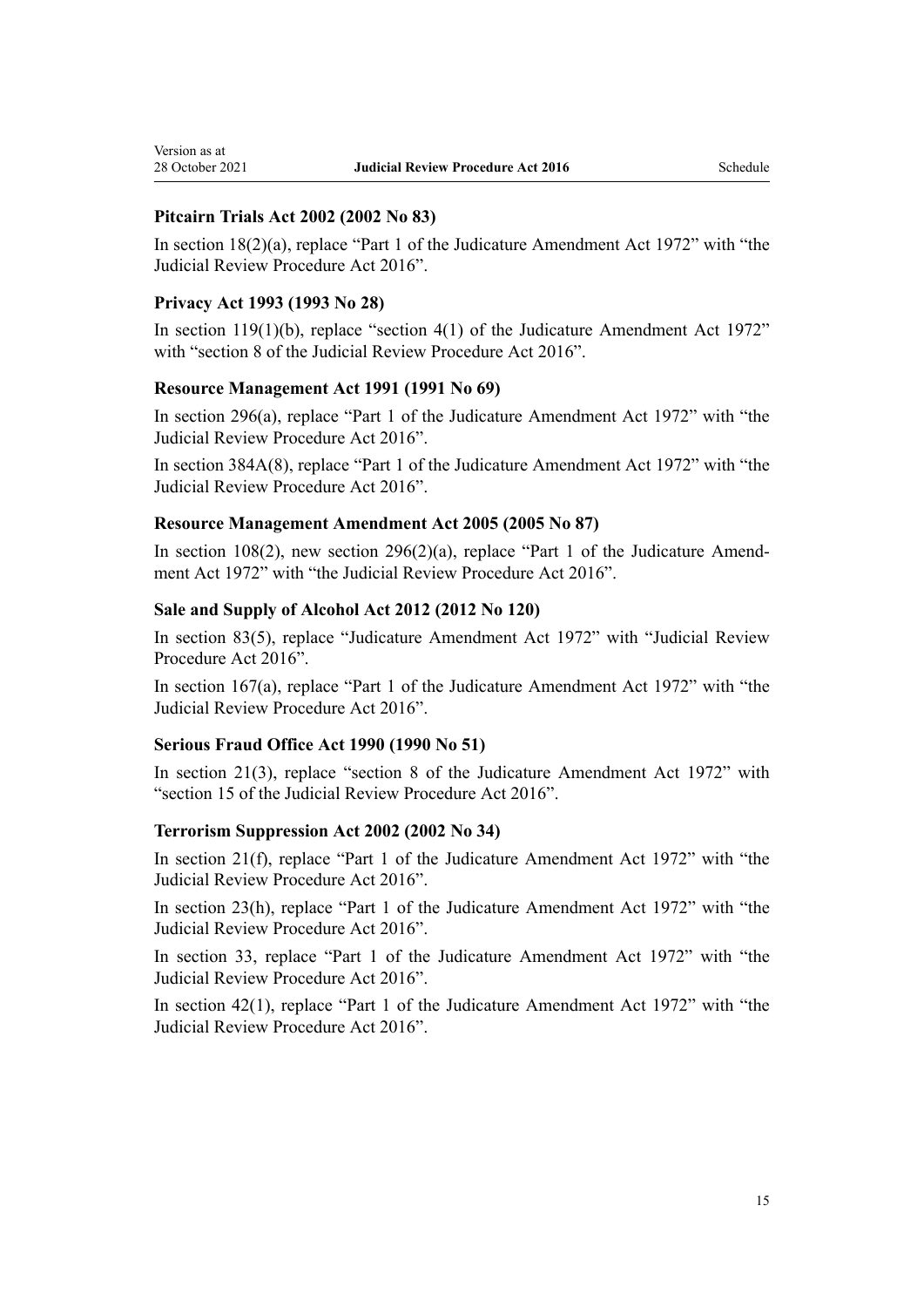# **Part 2**

# **Amendments to other enactments**

# **Employment Court Regulations 2000 (SR 2000/250)**

In [regulation 10\(1\)](http://legislation.govt.nz/pdflink.aspx?id=DLM2034738), replace "Part 1 of the Judicature Amendment Act 1972" with "the Judicial Review Procedure Act 2016".

### **High Court Fee Regulations 2013 (SR 2013/226)**

In the [Schedule,](http://legislation.govt.nz/pdflink.aspx?id=DLM5196180) item 3(a), replace "Part 1 of the Judicature Amendment Act 1972" with "the Judicial Review Procedure Act 2016".

# **Trans-Tasman Proceedings Regulations and Rules 2013 (SR 2013/350)**

In [rule 16\(4\)\(b\)](http://legislation.govt.nz/pdflink.aspx?id=DLM5500331), replace "Part 1 of the Judicature Amendment Act 1972" with "the Judicial Review Procedure Act 2016".